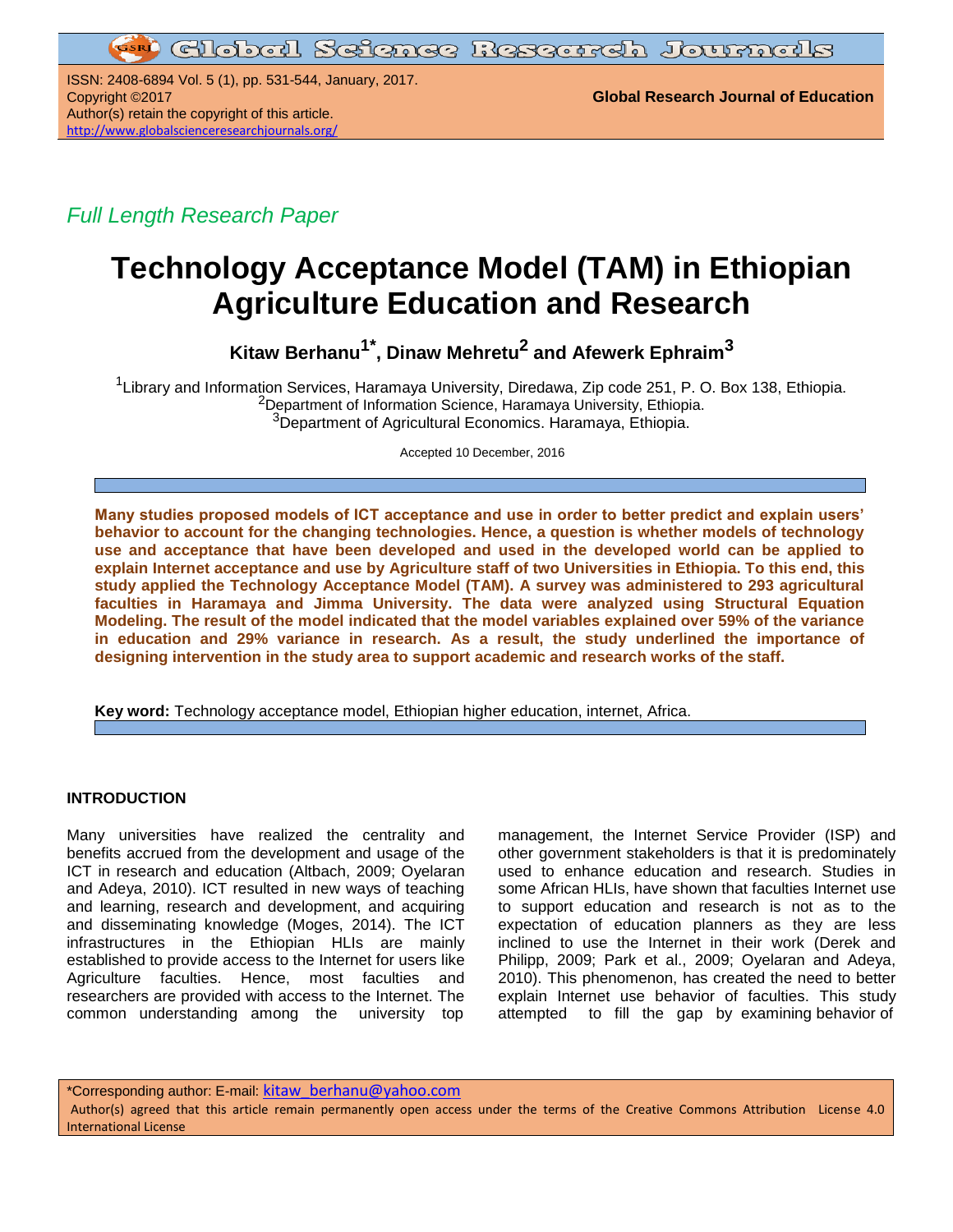

Figure 1.**Theoretical framework of the study Figure 1.** Theoretical framework of the study.

agricultural faculties based on an extensively used theoretical framework called technology acceptance model which has been used in studying technology usage. Hence, propose a model that best describes use and acceptance Internet in the study area.

## **Conceptual framework**

Technology Acceptance Model (TAM) (Davis et al., 1989) is one of the most researched theoretical framework for measuring users behavioral intention or/ and usage of technologies such as the Internet, e-learning, etc. Following the conceptualization of the TRA, technology acceptance model concerns the factors that affect behavioral intention and usage of information in computer-mediated systems, which is presumed to be caused by two constructs - perceived usefulness and perceived ease of use. According to TAM, one's actual usage of a technology system is influenced directly or indirectly by the users' behavioral intentions, perceived usefulness of the system, and perceived ease of the system (Davis et al., 1989). Plethora of studies on TAM has demonstrated that it is a valid, robust and powerful model.

Technology Acceptance Model, is not only robust but parsimonious theory, and it is useful to explain a particular information system or technology usage (HU, 2006; Chen et al., 2011). Therefore, lots of studies have extended the original Technology Acceptance Model to well address their own Information system study

requirements notably to better explain behavioral intention and/or usage of technology. Technology Acceptance model based studies can be used to measure usage behavior and/or behavior intention (Judy and Lu, 2008). However, it is vital to make decision on the time horizon of the study (Kripanont, 2007). This decision will in turn logically affect the nature of the study. Studies which applied TAM based studies are found to be either longitudinal study (usually data collection is conducted more than once), just before and after new technology is introduced, in order to measure both behavioral intention and usage or it could be crosssectional studies (data is collected just once), to measure either behavioral intention or usage of technology (Yih et al., 2011).

The theoretical framework (proposed research model) of the study is based on TAM and adapted from Venkatesh and Davis (2000) and Kripanont (2007). As shown in Figure 1, the proposed model has four exogenous/independent constructs (self efficacy, perceived usefulness, and perceived ease of use and facilitating conditions) and two endogenous dependent constructs. One of the endogenous construct in the theoretical framework (Figure 1) is Internet usage in education and education related activities (TEACH). The TEACH construct puts in a nutshell the agricultural faculties Internet usage for: education in classes, providing a personal web base for facilitating teaching, preparing education materials and enhancing education knowledge. The other endogenous construct of the framework is Internet usage in research and research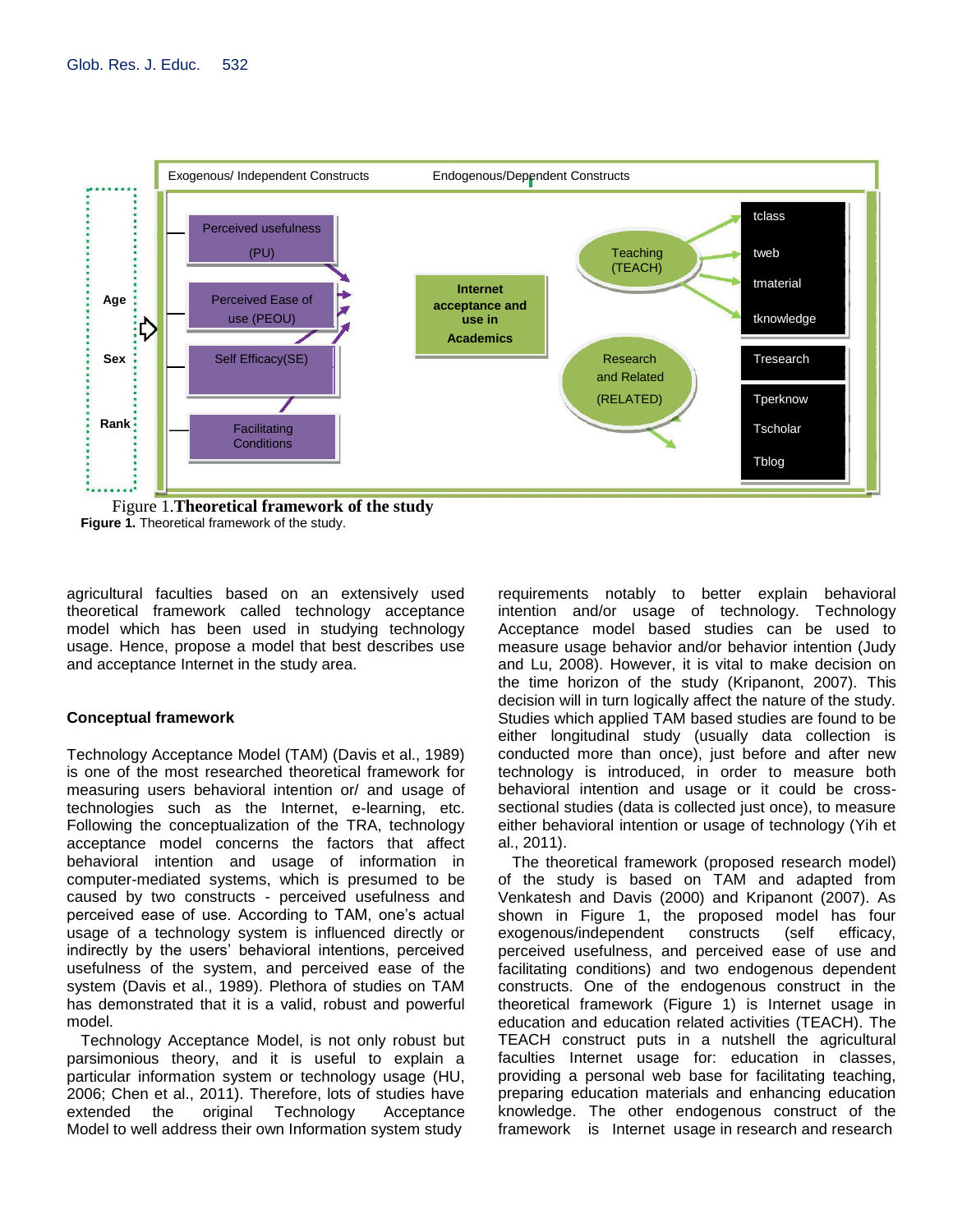related activities (RELATED).Similarly, the RELATED construct is the sum of four variables, Internet usage for searching information for research, enhancing research knowledge, searching scholarship (research funds and sharing research work). As shown in Figure 1, the theoretical framework also has demographic variables that may directly affect the independent constructs and indirectly affect the dependent constructs. However, investigation of the demographic variables is not the focus of this study. Theoretical constructs were formed using validated items from prior researches.

# **Constructs**

Four exogenous/ independent constructs and two endogenous/dependent constructs were used in the study. Observed Variables used in measurement of these construct PU, PEOU, FC, TEACH and RELATED construct are defined in Appendix 1.

## **Dependent constructs**

# *Perceived usefulness (PU)*

Perceived usefulness refers to the degree to which a person believes that using technology will enhance his or her job performance (Davis et al., 1989). Person's tendency to use or not to use technology is influenced by his/her belief on the extent to which using technology would enhance job performance. This includes decreasing the time for doing the job, and achieving more efficacy and accuracy (Teo, 2009).

# *Perceived ease of use (PEOU)*

Perceived ease of use (PEU) refers to the degree to which a person believes that using a particular technology will be free of effort (Davis et al., 1989). Users may believe that technology is useful, they may be, but at the same time, perceive it to be too difficult to use, and that the benefits of usage do not justify the amount of effort needed to use the technology (Davison and Tatnall, 2003; Augusto, 2010; Kwak, 2011).

# *Facilitating conditions (FC)*

Facilitating conditions are defined as "the degree to which an individual believes that an organizational and technical infrastructure exists to support the use of the system" (Venkatesh et al., 2003). In other words, the facilitating conditions can be those fulfilled by universities in

providing faculties with the basic knowledge, necessary resources and assistance while the faculties are using Internet for education and research.

# *Self-Efficacy (SE)*

Self-efficacy is related to perceived ability. It is the belief that one has the capability to perform a particular behaviour (Ajzen, 1991). Self Efficacy is one of a significant predictor of computing behaviour which plays an important role in determining a person's behavioural intention and/or use behaviour (Hwang and Yi, 2002; Hwang and Yi, 200; Raafat and Dennis, 2009).

# **Dependent constructs**

The dependent constructs of the study are Internet use of the agricultural staff in their academic works. A number of researchers, measured only usage as the key dependent variable (Shih, 2004, Fetscherin and Lattemann, 2008; Ramayah et al., 2009; Šumak et al., 2009). The major academic works in higher learning institutions are related to education and research. Thus, this study has two key dependent variables namely, Internet use for education and related activities (TEACH) and Internet use for research and research related activities (RELATED). The observed variables used to measure these dependent constructs, TEACH and RELATED are described in Appendix 1. The Items used to measure both TEACH and RELATED constructs were adopted from Kripanont (2007).

# **Hypotheses**

The proposed hypotheses of this study are presented here:

H1a: Perceived usefulness (PU) has significant influence on usage behavior in teaching.

H2a: Perceived Ease of Use (PEU) has significant influence on usage behavior in teaching.

H3a: Facilitating Condition (FC) has significant influence on usage behavior in teaching.

H4a: Self Efficacy (SE) has significant influence on usage behavior in teaching.

H1b: Perceived usefulness (PU) has significant influence on usage behavior in research and related.

H2b: Perceived Ease of Use (PEU) has significant influence on usage behavior in research and related. H3b: Facilitating condition has Significant influence on usage behavior in research and related.

H4b: Self Efficacy (SE) has significant influence on usage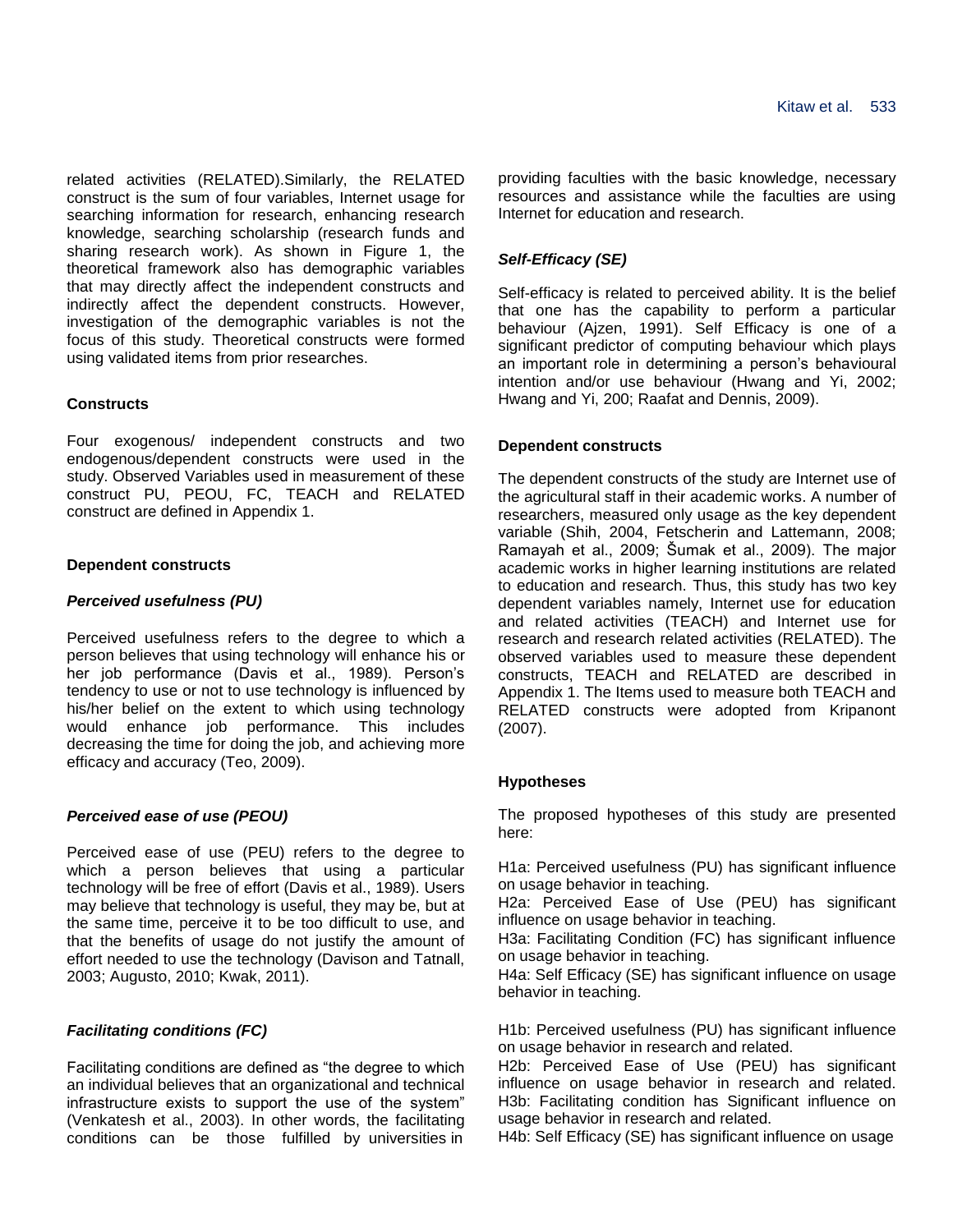## Glob. Res. J. Educ. 534

**Table 1.** Population of Study HU and JU (CAES).

| <b>Institution</b>  | <b>Position</b>                                       | Male | Female | Total |
|---------------------|-------------------------------------------------------|------|--------|-------|
|                     | Professors (Assistant, associate and full professors) | 39   | 0      | 39    |
|                     | Lecturers                                             | 83   | 15     | 98    |
| Haramaya university | Ass lecturer                                          | 17   | 10     | 27    |
|                     | Graduate assistant                                    | 20   | 9      | 29    |
|                     | Professors (Assistant, associate and full professors) | 30   | 0      | 30    |
|                     | Lecturers                                             | 30   | 13     | 43    |
| Jimma university    | Ass lecturer                                          | 10   |        | 17    |
|                     | Graduate assistant                                    | 5    | 5      | 10    |
|                     | Total subjects                                        |      |        | 293   |

**Table 2.** Cronbach's coefficient alpha of variables (constructs).

| <b>Measurement items (Interval Scale)</b> | <b>Item</b>   | Crobach alpha | <b>Reliability result</b> |
|-------------------------------------------|---------------|---------------|---------------------------|
| Perceived usefulness (PU)                 | 4             | 0.889         | Good                      |
| Perceived ease of use (PEOU)              | 4             | 0.846         | Good                      |
| Facilitating condition (FC)               | 4             | 0.769         | Acceptable                |
| Self-efficacy                             | 4             | 0.755         | Acceptable                |
| Usage behavior (TEACH)                    | $\mathcal{P}$ | 0.892         | Good                      |
| Usage behavior (RELATED)                  | $\mathcal{P}$ | 0.810         | Good                      |

behavior in research and related.

Table 1 demonstrates characteristics of the population based on sex and study area.Hence, 65 % of the sampled population is from Haramaya University and the remaining 35 % is from Jimma University.

#### **RESEARCH METHODS**

In this study, subject (unit) of analysis is an individual agricultural staff in the Universities. The total population size of the study is only 293. Thus, this study uses purposive sampling technique known as population sampling to examine the entire population. Population sampling is recommended in small populations in order to achieve accuracy (Morris et al., 2004). This study employed survey method to collect data from a total sample population of 310 in the study area. From the sampled population, only 293 of faculties returned the survey. Hence, the response rate of the survey is 94%. The questionnaire used in this study includes measures of items/variables to be studied, including, perceived usefulness, perceived ease of use, self-efficacy, facilitating condition. The measurement items used in this study were adopted from prior published studies (Kripanont, 2007; Wangpipatwong et al., 2008; Yih et al., 2011). The items required were five-point likert-style responses which are, 1= strongly disagree 2= slightly disagree 3= neutral, 4= slightly agree and 5= strongly agree.

#### **Reliability of the research instrument**

The data collection instrument (questionnaire) used in this study

was tested by randomly selecting 30 (15 from each University) from three departments (Animal Science, Agricultural Economics and Rural development and Agricultural Extension) of College of Agricultural and Environmental Sciences. During the testing of the questionnaire, essential amendments were made on such things as ordering and wording of questions, and few questions were simplified and rewritten in the final version of the survey. The instrument also was further tested for reliability and validity. This study used the most popular test of inter-item consistency reliability that is the Cronbach's coefficient alpha (Deng, 2010). This is a test of the consistency of respondents' answers to all the items in a construct. Table 2, presents the Cronbach's coefficient alpha for the 30 test cases. According to Polit and Beck (2003), reliabilities less than 0.6 are considered to be poor, those in the 0.7range, was acceptable, and those over 0.8 was good. The closer the reliability coefficient gets to 1.0, the better. The statistical package SPSS 15.0 for Windows was employed for conducting the test analysis.

#### **Methods of data analysis**

Data analysis procedures of this study employed descriptive statistics and a model (Structural Equation Modeling). Descriptive statistics are important to have clear picture of the characteristics of the sample units. On the other hand, Structural Equation Modeling (SEM) approach is used to address the overall objective of the study that is, proposing a model of staff Internet acceptance and use in the study area.

The proposed model of the study is relatively complex as each of the endogenous construct depends at least on four observed variables (indicators) and the endogenous constructs in turn depend on the exogenous constructs. The structural equation modeling procedure helps to test the proposed model as a whole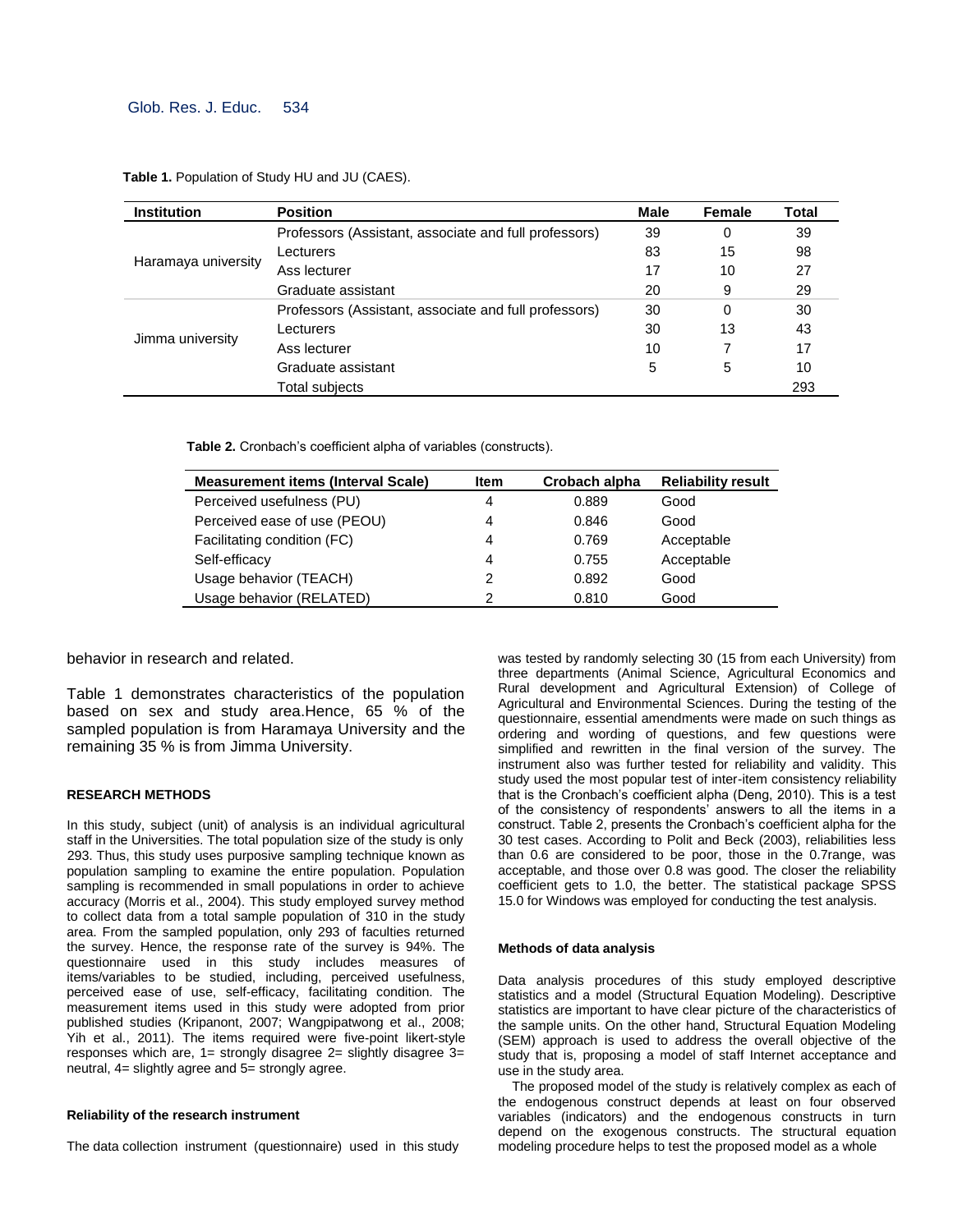**Table 3.** Model fit summary.

| <b>Fit index</b>                                 | Recommended criteria |
|--------------------------------------------------|----------------------|
| Chi-square/ degree of freedom                    | <3                   |
| P-value                                          | >0.05                |
| RMSEA (root mean squared error of approximation) | < 0.05               |
| CFI (comparative fit index)                      | >0.90                |

**Table 4.** Six constructs of proposed model.

| <b>Constructs name</b> |            | Construct type Observed variable (Indicator) | <b>Definitions of the Constructs</b>         |
|------------------------|------------|----------------------------------------------|----------------------------------------------|
| PU                     | Exogenous  | pu1-pu4                                      | Perceived usefulness                         |
| PEOU                   | Exogenous  | peou1-peou4                                  | Perceived ease of use                        |
| FC.                    | Exogenous  | $fc1-fc4$                                    | Facilitating conditions                      |
| <b>SE</b>              | Exogenous  | Se1-se4                                      | Self-efficacy                                |
| <b>TEACH</b>           | Endogenous | tclass, tweb, tmateria, tknowled             | Usage behavior in education                  |
| <b>RELATED</b>         | Endogenous | oresearc, operson, operknow<br>oemail        | Usage behavior in research and related tasks |

for the set of relationships between observed variables (indicators),<br>endogenous constructs/variables and exogenous endogenous constructs/variables and exogenous constructs/variables. This study has used two computer programs for data analysis. Statistical Package for the Social Sciences (SPSS) version 15 was used for descriptive data analysis and Analysis of Moment Structure (AMOS) version 18 was used for data analysis using SEM.

#### **Measurement of the structural equation modeling**

Model fit is concerned about how well the model reproduces the sample data. It is measured by evaluating several model fit indices. In this study, four measure of fit index were used: Chi-square/ Degree of Freedom, P-value, GIF (goodness-of-fit-index), RMSEA (root mean squared error of approximation), CFI (Comparative Fit Index). The model fit measures used in this study are summarized in Table 3.

Table 4 depicts major constructs of the study. Four of the constructs (PU,PEOU, FC,SE) are exogenous and the remaining two(TEACH and RELATED) are endogenous.

#### **Chi-square/ Degree of freedom equation**

If *Z*1, ..., *Z<sup>k</sup>* are independent standard normal random variables, then the sum of their squares,

$$
Q\ =\sum_{i=1}^k Z_i^2,
$$

Is distributed according to the chi-squared distribution with *k* degrees of freedom. This is usually denoted as:

$$
Q \sim \chi^2(k) \text{ or } Q \sim \chi^2_k.
$$

The chi-squared distribution has one parameter: k - a positive integer that specifies the number of degrees of freedom (that is, the

number of Zi's). In this study, the model fit indexes described are used to provide information about how well the model fits the data. However, the strength of the structural paths in the model is determined by squared multiple correlations (SMC). The chisquared distribution has one parameter: k - a positive integer that specifies the number of degrees of freedom (that is, the number of *Zi*'s).

RMSEA: Root mean square error of approximation equation

$$
RMSEA = \sqrt{\frac{\hat{\delta}_{\rm M}}{df_{\rm M}(N-1)}}
$$

 $\delta$  = degree of misspecification of the model, N=Sample size.

CFI (comparative fit index) Equation

CFI =1- $(\Lambda_k / \Lambda_l)$ 

The value of  $\Lambda$  for a given model can be estimated as T – d.

#### **Reliability and discriminant validity analysis**

Structural equation modeling was used to measure the proposed model constructs reliability using Squared Multiple Correlations (SMC).The SMC is referred to as an item reliability coefficient. It is the correlation between a single indicator variable and the construct it measures (Ullman, 2006).

The SMC for an observed variable is the square of the latent construct standardized loading (Aggorowati et al., 2012). The SMC of a good observed variable should exceed 0.50 although, a SMC of 0.30 indicates an acceptable indicator variable (Kin, 2011). Accordingly, this study uses a SMC of 0.5 as criteria for choosing observed variables. On the other hand, discriminant validity test of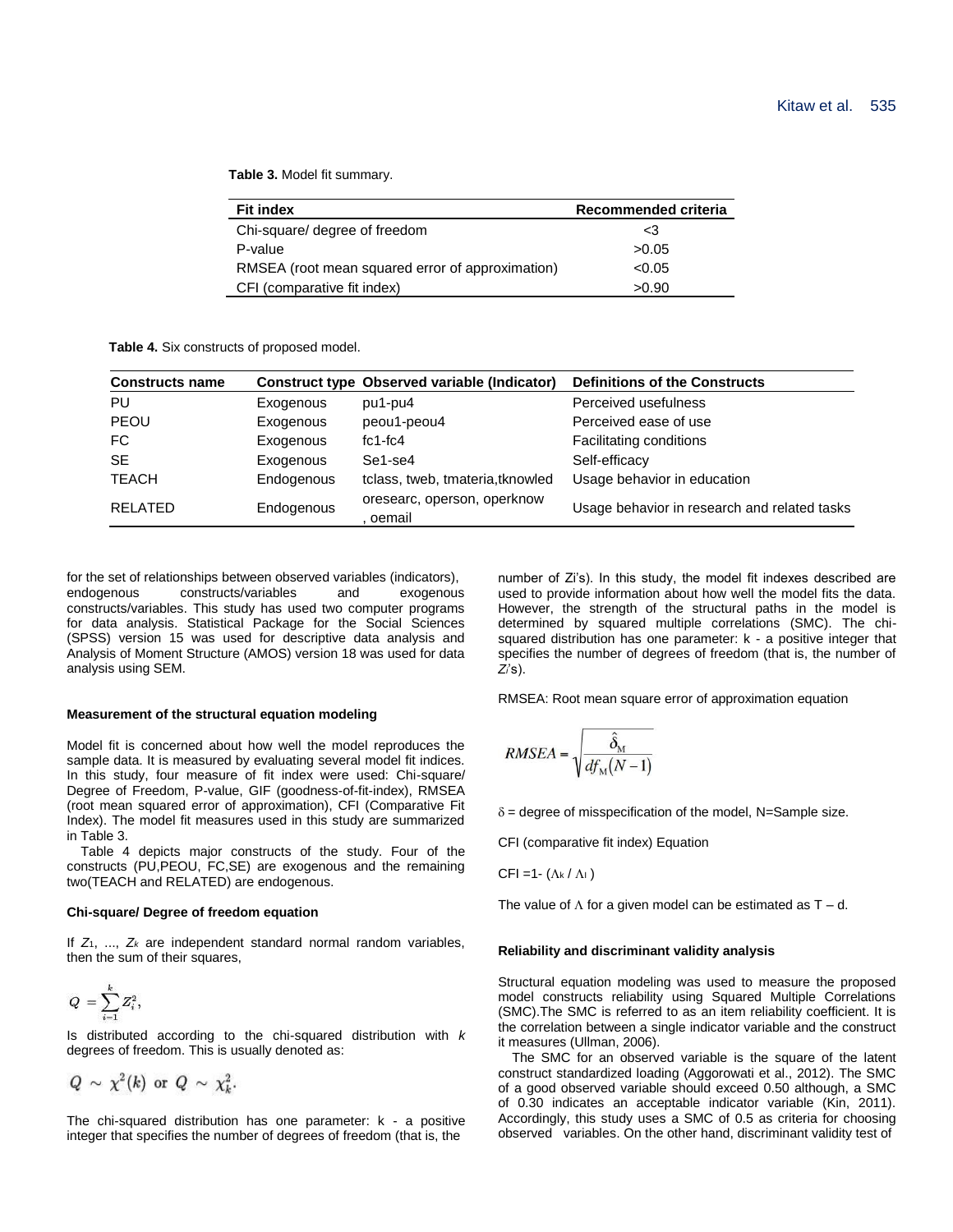the study was conducted by evaluating sample correlation matrix result generated from the proposed model constructs. In addition, standardized residual is used for further conducting discriminant validity. The residual covariance between two indicators is the difference between the sample covariance and the model-implied covariance. It is recommended that with a correct model, most standardized residuals should have an absolute value less than 2 (Engel and Moosbrugger, 2003).

The descriptive results are useful to provide characteristics of sample unit. As to the demographic characteristics of staff, about 83% of the sampled agricultural staff in the Universities was male and the remaining 17% were female. Substantial numbers of faculties were in the age range of 20 to 29 years (36%), about 26.7% were in the range of 30 to 39 years, and 26.9% were in the range of 40 to 49 years, while about 9.3% were 50 years up. This indicates that most staff in the colleges is young (63%), age between 20 and 39. The other important demographic variable was academic rank, and the sampled result shows that most faculties have academic rank of Lecturer (50%), Graduate Assistant (GA) and Assistant Lecturer (29%), Assistant professors (15%), Associate professors (3 %) and full professors (2%). Clearly, frequency distribution of the academic positions, shows that there are fair numbers of staff (20%) with academic qualification of PhD or more which requires attention by the Universities management to prioritize PhD education in their staff development plan.

## **RESULTS**

## **Internet acceptance and use model generation**

The proposed theoretical framework consists of a total of six latent construct (Perceived Usefulness (PU), Perceived Ease of Use (PEOU), Facilitating Conditions (FC), Self Efficacy (SE), Internet Usage In Education (TEACH) and Usage in research and Related activities (RELATED) each construct is measured with at least four observed variables. In the diagram (Figure 2) the values attached to one-way arrows (or directional effects) are regression coefficients, whereas, two-way arrows (nondirectional relationships) are covariance comprising the parameters of the model. The regression coefficients and correlations indirectly measure the strength of the relationship between the variables. The next step is to test whether the initial model can properly represent the sampled population using model fit measurements notably, chi square/degree of freedom, P value, RMSEA (root mean squared error of approximation) and CFI (comparative fit index). Hence, the fit measurement of the initial model and the recommended criteria is presented in Table 5. Table 5 demonstrated that model fit measurement results of the model do not fulfill the recommended criteria. Hence, the proposed initial model is unable to properly represent the acceptance and use of the sampled agricultural faculties. Thus, it is deemed necessary to re-specify the model to come up with a new model that best fit the sampled data. The first step is to investigate measurement models to ensure that the indicators measure each of the constructs adequately

(Deng, 2010). In reliability and validity analysis using structural equation modeling, it is agreed that reliable results would be obtained if number of constructs under investigation does not exceed five constructs (Ullman, 2006; Suki, 2011). Therefore, in this study, the four exogenous construct (independent constructs) and the two endogenous constructs (dependent constructs) were investigated separately.

## **Constructs reliability**

Reliability captures the degree to which a set of measures indicate common latent construct (Jarvis et al., 2005). It is the correlation between a single observed variable and the construct it measures (Kin, 2011). The SMC of a good observed variable should exceed 0.50 (Jarvis et al., 2005; Aggorowati et al., 2012). The square multiple correlation estimates of most of the variables in the four exogenous latent constructs (PU, PEOU, SE and FC) exceeded 0.5 (Table 6). There are also variables with square multiple correlation estimates of less than 0.5. The square multiple correlation of a reliable observed variable should exceed 0.50. Therefore, the highlighted seven variables in pu3 =0.203, peou3= 0.393, peou4=0.309, se4=0.143, se3=0.090, fc3=0.084 and fc4=0.039, are found to be unreliable measure of the constructs and removed from further SEM analysis in order to improve the mode fit. The remaining nine indicators, with SMC value of exceeding the minimum threshold value of 0.5, are presumed to be reliable measure of the constructs and considered for further SEM analysis. The definitions of all variables in the two endogenous constructs were also presented in Chapter Three. Four variables Tknowled, Tperknow, Tresearc, Tmaterial have SMC exceeding 0.5 and the remaining four, Tscholar = 0.073, Tblogs = 0.104, Tweb = 0.000, Tclass =  $0.023$  have SMC of less than  $0.50$  which indicate that they are not reliable measure of constructs. Thus, the variables were removed from further SEM analysis in order to improve mode fit. The remaining four indicators, with SMC value of exceeding the minimum threshold value of 0.5, are presumed to be reliable measure of the two endogenous constructs and considered for further SEM analysis (Table 7).

### **Validity of constructs**

Large correlations between latent constructs, greater than 0.80 or 0.90 suggest a lack of discriminant validity (Kripanont, 2007; Kin, 2011). Structural Equation Modeling Techniques can also be used to estimate discriminant validity (Kenny, 2011). It reflects the extent to which the variables in a model are different. Thus, in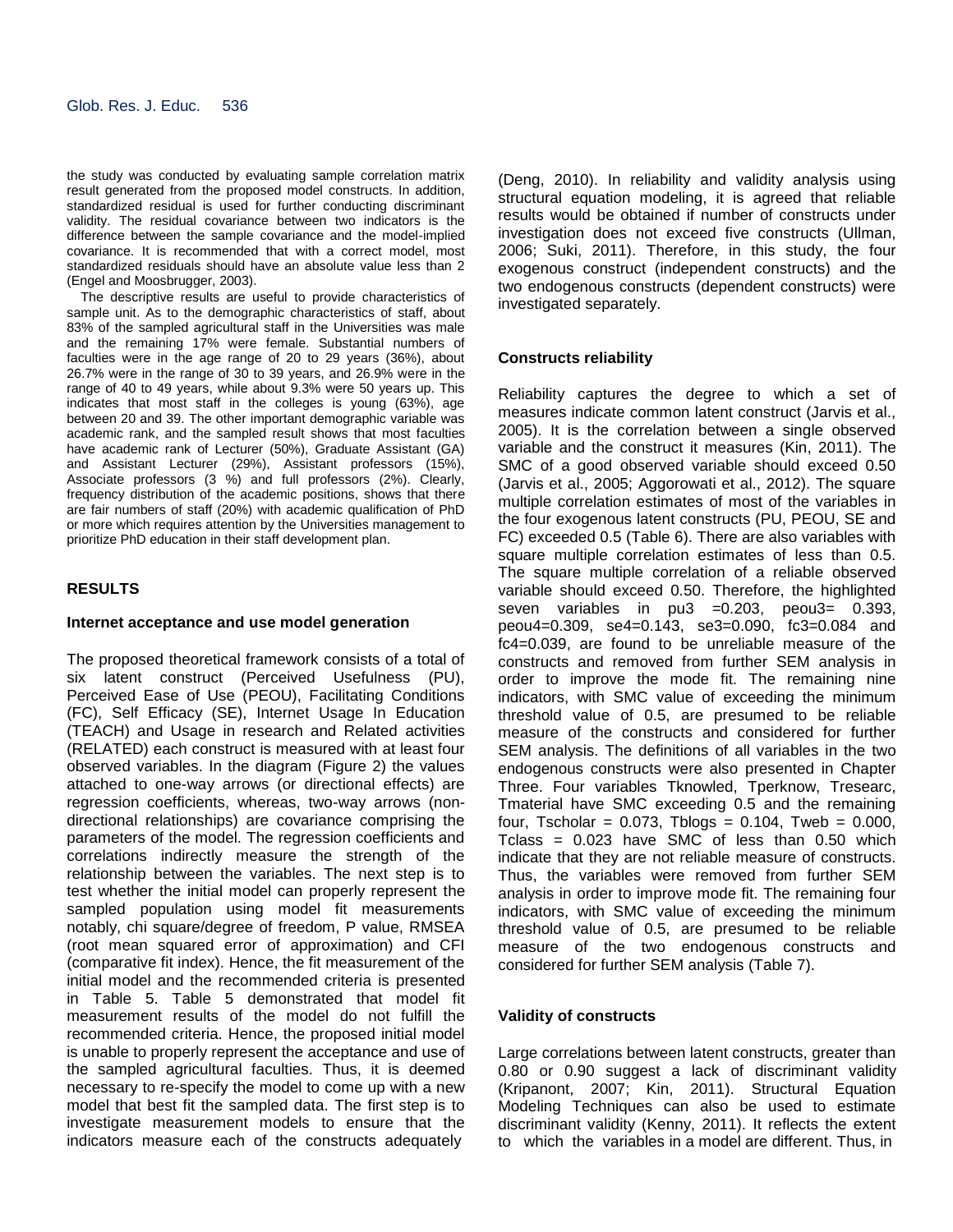

Figure 2. Proposed Initial Internet use and acceptance model of the study.

**Table5.** Initial Internet use and acceptance model evaluation.

| <b>Fit index</b>                                 | Recommended criteria | Fit measurement of the initial IUM |
|--------------------------------------------------|----------------------|------------------------------------|
| Chi-square/ Degree of Freedom                    | د>                   | 3.3                                |
| P-value                                          | >0.05                | 0.000                              |
| RMSEA (root mean squared error of approximation) | < 0.05               | 0.097                              |
| CFI (comparative fit index)                      | >0.90                | 0.769                              |

this study, validity test of constructs were conducted using SEM. As shown in Table 8, there was no lack of discriminant validity, as the correlations between the exogenous latent constructs were less than the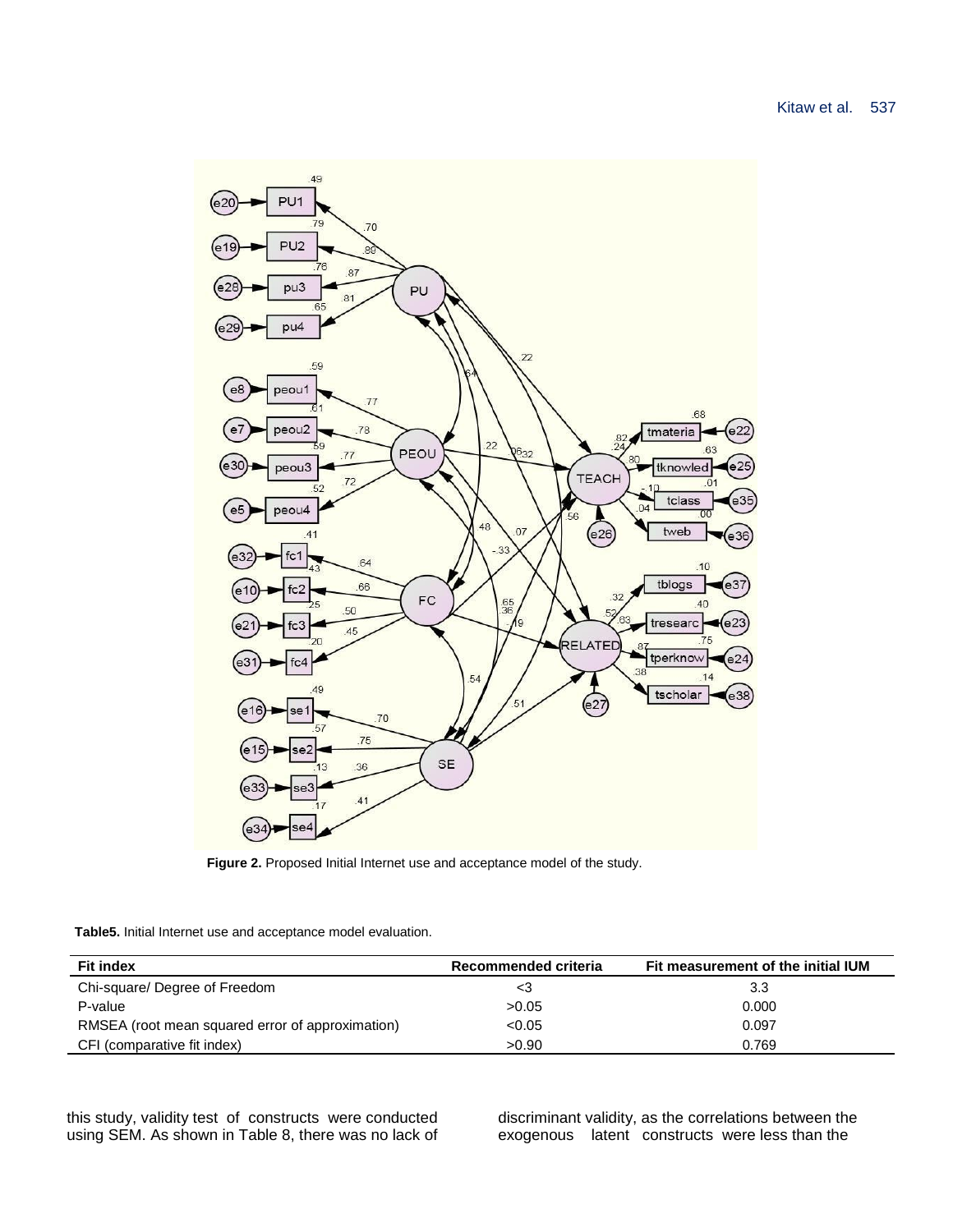| S/N | <b>Observed variables (Indicators)</b> | <b>Squared multiple correlation estimate</b> |
|-----|----------------------------------------|----------------------------------------------|
| 1.  | se4                                    | 0.143                                        |
| 2.  | se3                                    | 0.090                                        |
| 3.  | fc1                                    | 0.671                                        |
| 4.  | fc4                                    | 0.039                                        |
| 5.  | peou3                                  | 0.393                                        |
| 6.  | pu4                                    | 0.555                                        |
| 7.  | pu3                                    | 0.203                                        |
| 8.  | fc3                                    | 0.084                                        |
| 9.  | pu1                                    | 0.810                                        |
| 10. | pu <sub>2</sub>                        | 0.991                                        |
| 11. | se1                                    | 0.657                                        |
| 12. | se <sub>2</sub>                        | 0.646                                        |
| 13. | fc2                                    | 0.899                                        |
| 14. | peou1                                  | 0.634                                        |
| 15. | peou <sub>2</sub>                      | 0.869                                        |
| 16. | peou4                                  | 0.309                                        |

**Table 6.** Squared multiple correlations of indicators in the four exogenous constructs.

**Table 7.** SMC of indicators endogenous constructs.

|   | S/N Observed variables (Indicators) Name | Squared multiple correlation estimate |
|---|------------------------------------------|---------------------------------------|
|   | Tscholar                                 | 0.073                                 |
| 2 | Tblogs                                   | 0.104                                 |
| 3 | Tweb                                     | 0.00                                  |
| 4 | Tclass                                   | 0.023                                 |
| 5 | Tknowled                                 | 0.704                                 |
| 6 | Tperknow                                 | 0.779                                 |
|   | Tresearc                                 | 0.805                                 |
| 8 | Tmateria                                 | 0.735                                 |

**Table 8.** Correlations of four endogenous latent constructs.

| <b>Constructs</b> |      |             | <b>Correlation Estimate</b> |
|-------------------|------|-------------|-----------------------------|
| PU                | <--> | FC.         | 0.032                       |
| PU                | <--> | <b>PEOU</b> | 0.560                       |
| FC.               | <--> | <b>PEOU</b> | 0.139                       |
| FC.               | <--> | SE          | 0.268                       |
| PU                | <--> | SE          | 0.359                       |
| PEOU              | <--> | SE          | 0.403                       |

recommended value of 0.8. Moreover, in order to avoid multicollinearlity of variables (it happens when two variables measure the same thing), prior to studies recommended to remove observed variables from SEM analysis, the value of sample correlation between two

indicators or constructs exceeds 0.80 (Jarvis et al., 2005 and Ullman, 2006).

Therefore, validity tests on the indicators of exogenous and endogenous constructs were performed respectively. Table 9 presented sample correlations of variables in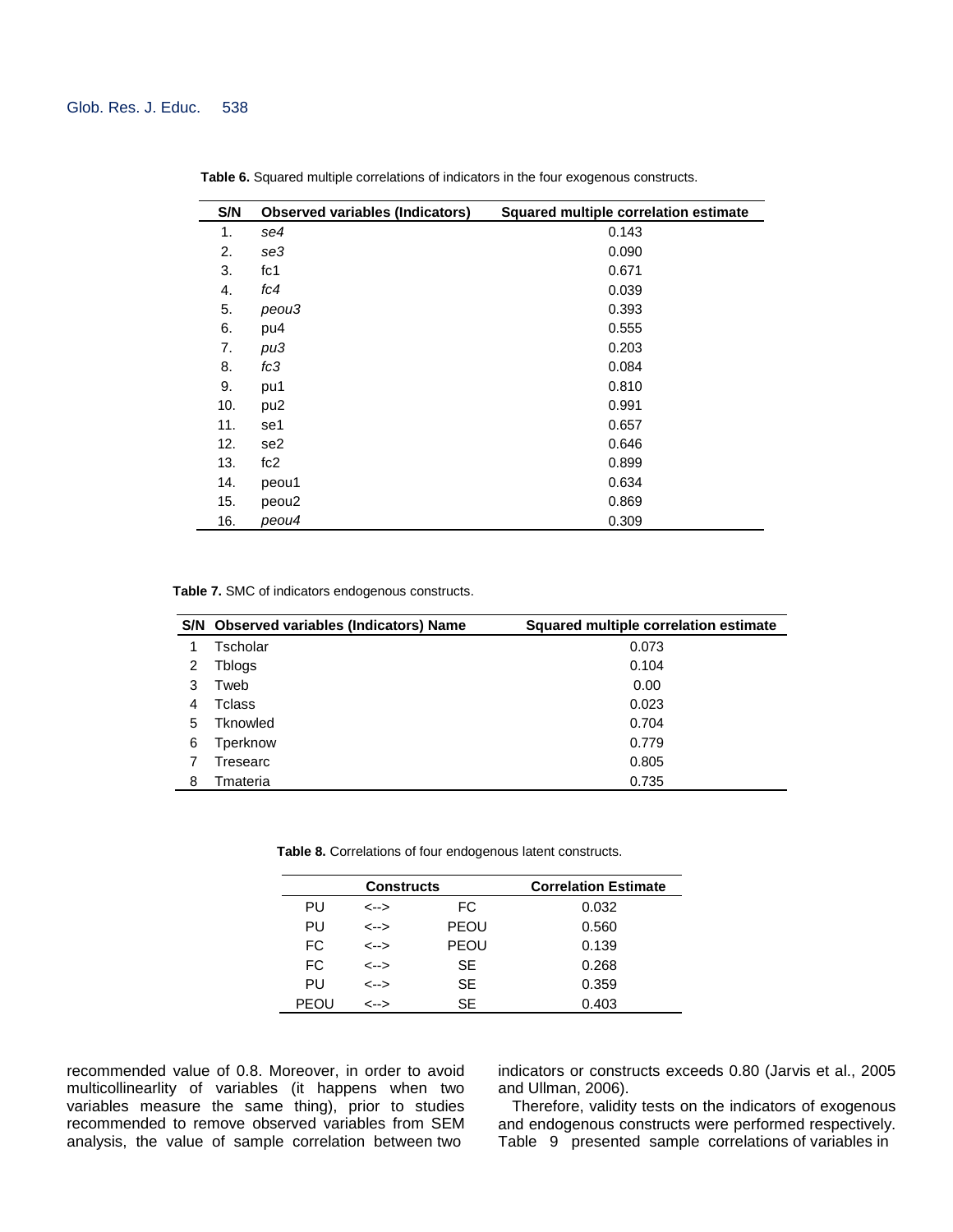| <b>Correlation</b> | fc <sub>1</sub> | pu4      | pu1      | pu <sub>2</sub> | se1   | se2   | fc2   | peou1 | peou <sub>2</sub> |
|--------------------|-----------------|----------|----------|-----------------|-------|-------|-------|-------|-------------------|
| fc1                | 1.000           |          |          |                 |       |       |       |       |                   |
| pu4                | $-0.017$        | 1.000    |          |                 |       |       |       |       |                   |
| pu1                | $-0.003$        | 0.662    | 1.000    |                 |       |       |       |       |                   |
| pu <sub>2</sub>    | $-0.013$        | 0.742    | 0.896    | 1.000           |       |       |       |       |                   |
| se1                | 0.203           | 0.277    | 0.231    | 0.249           | 1.000 |       |       |       |                   |
| se <sub>2</sub>    | 0.164           | 0.376    | 0.295    | 0.353           | 0.670 | 1.000 |       |       |                   |
| fc2                | 0.579           | $-0.003$ | $-0.050$ | $-0.032$        | 0.210 | 0.192 | 1.000 |       |                   |
| peou1              | 0.034           | 0.441    | 0.393    | 0.419           | 0.374 | 0.237 | 0.075 | 1.000 |                   |
| peou2              | 0.122           | 0.476    | 0.481    | 0.534           | 0.443 | 0.320 | 0.137 | 0.684 | 1.000             |

**Table 9.** Correlations of indicators in exogenous latent constructs.

**Table 10.** Sample correlation of indicators in endogenous construct.

| <b>Correlation</b> | tknowled | Tperknow | Tresearc | Tmateria |
|--------------------|----------|----------|----------|----------|
| Tknowled           | 1.000    |          |          |          |
| Tperknow           | 0.439    | 1.000    |          |          |
| Tresearc           | 0.360    | 0.694    | 1.000    |          |
| Tmateria           | 0.655    | 0.458    | 0.334    | 1.000    |

the PU, PEOU, SE, FC constructs. From the sample correlation table, one can see that the values of all pair of indicators had a value of less than 0.8 except the pair between pu1 and pu2. Clearly, the remaining eight variables did not measure the same thing or avoided the issue of multicollinearlity. Therefore, pu1 was removed from further analysis and the other eight variables remained untouched for further SEM analysis. Sample correlation of the remaining variables in the two endogenous latent, constructs Internet usage in education activities (TEACH) and Internet usage in research and related activities (RELATED). The sample correlation result, verified that that the values of all pair of variables had a value of less than 0.8. In other words, there was no issue of multicollinearlity in the sample correlation table. Therefore, these four variables in the endogenous constructs remained unchanged for further SEM analysis. In discriminant validity analysis, the next step is to investigate a standardized residual covariance between two indicators. It is recommended that with a correct model, most standardized residuals should have an absolute value less than 2 (Engel and Moosbrugger, 2003). Table 10 presented sample correlations of variables in the TEACH and RELATED constructs. From the sample correlation table, it is vivid that values of all pair of indicators had a value of less than 0.8 hence, the issue of multicollinearlity is avoided.

The residual covariance between two indicators is the difference between the sample covariance and the

model-implied covariance. Standardized residual covariance of indicators which are in the four exogenous constructs after pu1 was removed due to lack of discriminant validity. As it is evident on the Table 11, there were no pairs of variables which had standardized residuals of more than the recommended absolute value less than 2. Thus, these eight variables aforementioned remained unbothered for further SEM analysis. Table 12 illustrates the standardized residual covariance of variables in the two endogenous constructs. It showed that there were no pairs of variables which had standardized residuals, more than the recommended absolute value less than 2. Thus, the four variables presented above were also remained unchanged for further SEM analysis.

In order to further improve the Initial Internet use and acceptance model that fit and generate the new model, data analysis was made by investigating the modification indices in AMOS which could help to further improve the model that fit the data. Accordingly, the path between SE and RELATED was highly insignificant (0.008) and was permanently deleted from the SEM analysis. In addition, it also showed that there was a highly significant relationship between TEACH and REATED construct, and a new regression line is drawn to improve the final Internet use and acceptance model fit to the data. The final model is presented. Internet use and acceptance model (Figure 3), the model included the four exogenous latent constructs: PU = Perceived Usefulness, PEOU =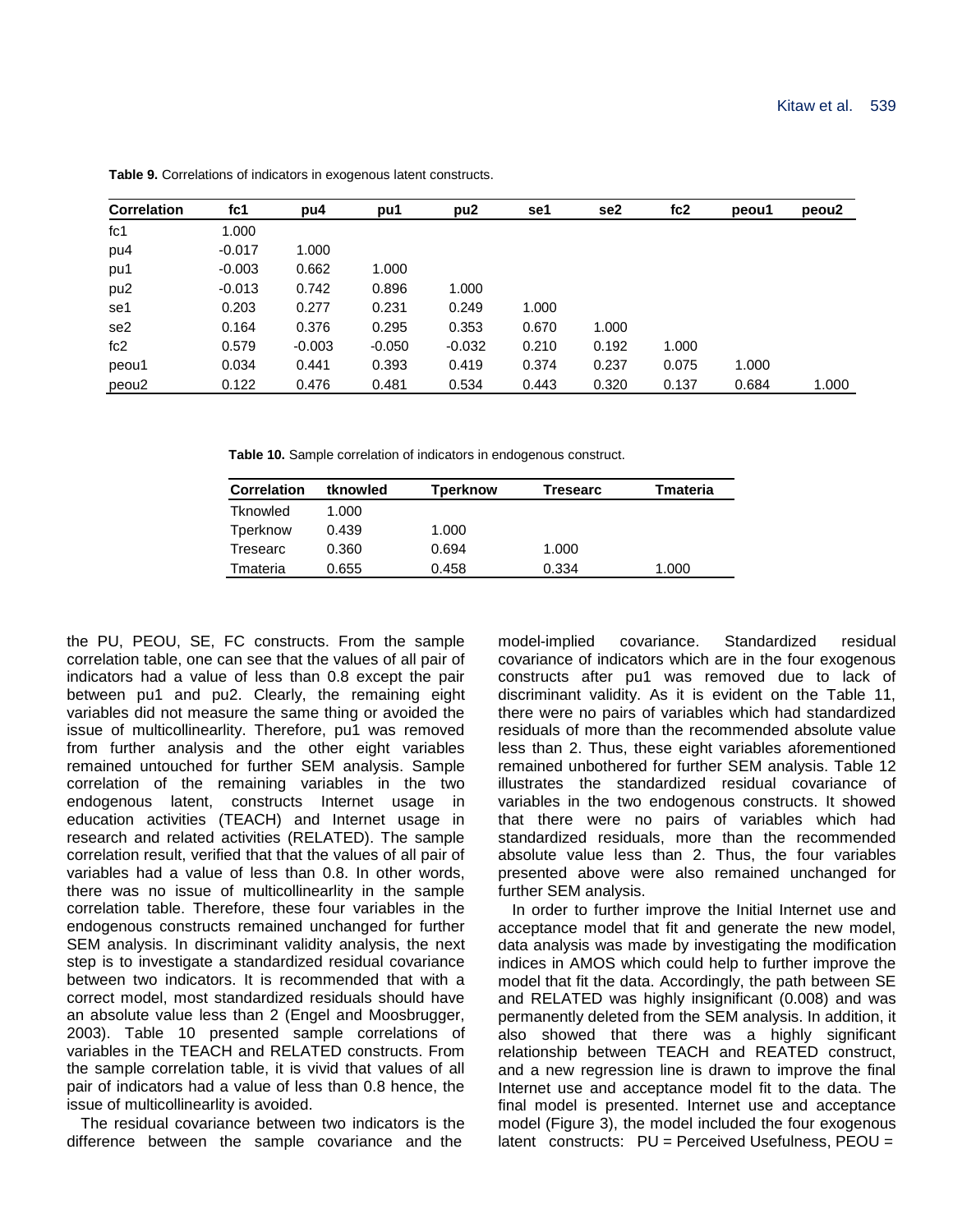| <b>Correlation</b> | fc1      | pu4      | pu <sub>2</sub> | se1      | se2      | fc2       | peou1 | peou2 |
|--------------------|----------|----------|-----------------|----------|----------|-----------|-------|-------|
| fc1                | 0.000    |          |                 |          |          |           |       |       |
| pu4                | $-0.003$ | 0.000    |                 |          |          |           |       |       |
| pu <sub>2</sub>    | 0.075    | 0.000    | 0.000           |          |          |           |       |       |
| se1                | 0.140    | $-0.188$ | $-0.882$        | 0.000    |          |           |       |       |
| se <sub>2</sub>    | $-0.103$ | 1.564    | 0.962           | 0.000    | 0.000    |           |       |       |
| fc2                | 0.000    | 0.230    | $-0.162$        | $-0.053$ | 0.033    | 0.000     |       |       |
| peou1              | $-0.378$ | 0.551    | $-0.153$        | 0.450    | $-0.857$ | $-0.0459$ | 0.000 |       |
| peou2              | 0.031    | $-0.145$ | 0.069           | 0.343    | $-0.646$ | 0.058     | 0.000 | 0.000 |

**Table 11.** Residual covariance's of indicators for the four exogenous construct.

**Table 12.** Residual covariance of two endogenous constructs.

| <b>Correlation</b> | Tknowled | <b>Tperknow</b> | Tresearc                 | Tmateria                 |
|--------------------|----------|-----------------|--------------------------|--------------------------|
| Tknowled           | 0.000    | ۰               | $\overline{\phantom{0}}$ | -                        |
| Tperknow           | 0.029    | 0.000           | $\overline{\phantom{0}}$ | -                        |
| Tresearc           | $-0.027$ | 0.000           | 0.000                    | $\overline{\phantom{0}}$ |
| Tmateria           | 0.000    | $-0.019$        | 0.017                    | 0.000                    |

Perceived Ease of Use, FC = Facilitating Conditions and SE = Self Efficacy. Two Endogenous Latent Constructs: TEACH = Internet usage in Education and related activities, RELATED= Internet usage in research and related activities. The single head arrow have path coefficient leading to the dependent constructs and letter e's represents error terms. The double headed arrows represent covariance of constructs.

In the diagram (Figure 3) the values attached to oneway arrows (or directional effects) are regression coefficients whereas two-way arrows (non directional relationships) are covariance comprising the parameters of the model. The regression coefficients and correlations indirectly measure the strength of the relationship between the variables. The model provides an opportunity to investigate the strength of relationship between and among its structural model and measurement model. The final modified model in Figure 3 yielded a chi-square/degree of freedom  $= 1.2$ , P- value  $= 0.123$  (p value  $= 0.123$  which was not significant at the level of 0.05), RMSEA =  $0.040$  and CFI = 0.99, indicating that the model fits the data very well. The models fit measurement summary in Table 13, the initial model had improved significantly. Moreover, the new model fit the data well as it satisfied the four recommended model fit measurement of the study. Therefore, the final Internet use and acceptance model could be used to test the proposed hypothesis of the study. The strength of the structural paths in the model is determined by squared multiple correlations (SMC)(David et al., 2000;

Almarashdeh et al., 2010). Thus, variance of TEACH and RELATED could be explained by PU, PEOU, FC and SE. Table 14 demonstrated that the independent constructs account for 59% of the variance in TEACH and 29% of the variance in RELATED.

The independent constructs (PU, PEOU, FC, and SE) account for the variance of dependent variables, with a reasonable (30.3%) explanation for variance Internetusage in research and related activities (RELATED) and a high degree(59%) of explanation for variance Internet usage in education activities (TEACH) (Table 15). The standardized regression weights are used since they allow to compare directly the relative effect of each independent construct on the dependent. Accordingly, perceived usefulness (PU) and facilitating conditions (FC) significantly affect Internet usage in teaching, research and related activities. On the other hand, Perceived Ease of Use and Self Efficacy do not significantly affect Internet usage in teaching, research related activities. In other words, the higher the level of perceived usefulness, facilitating condition towards using the Internet by agricultural faculties, the higher the extent of the Internet usage in teaching. Concurrently, the higher the level of perceived usefulness of the Internet and facilitating conditions for using the Internet, the higher the extent of the Internet usage for research and related activities of agricultural faculties in the study area. The covariance of the Internet use and acceptance model in Table 16 indicated that PU and PEOU are related in positive direction and SE and PEOU are also associated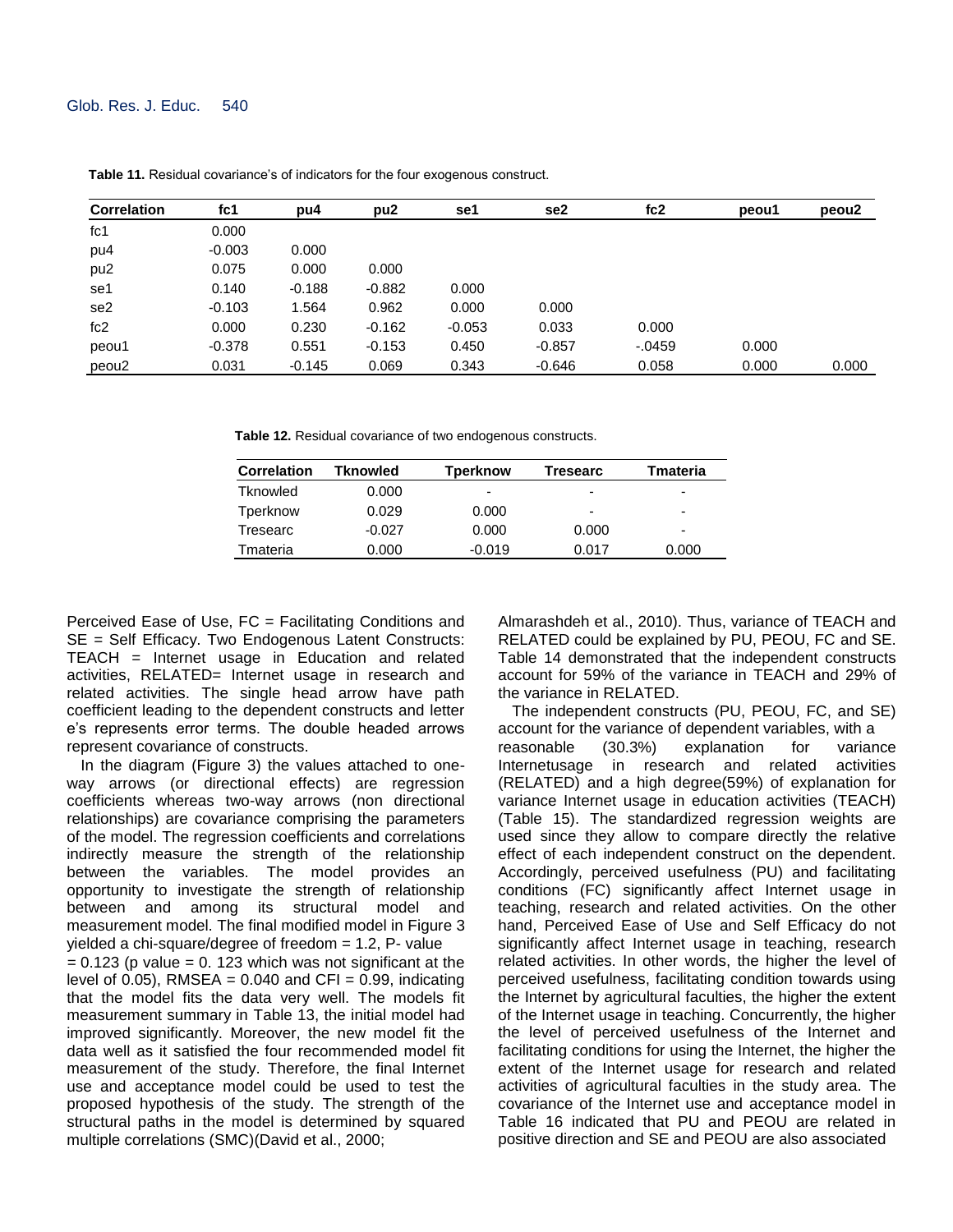

Figure 3. Proposed Internet use and acceptance model.

**Table 13.** Comparison of initial Internet usage mode and proposed Internet use and acceptance model.

| <b>Fit index</b>                                 | Recommended criteria | <b>Result of the</b><br>initial model | <b>Result of the</b><br>final model |
|--------------------------------------------------|----------------------|---------------------------------------|-------------------------------------|
| Chi-square/ Degree of Freedom                    | <3                   | 3.3                                   | 1.2                                 |
| P-value                                          | >0.05                | 0.000                                 | 0.123                               |
| RMSEA (root mean squared error of approximation) | < 0.05               | 0.097                                 | 0.040                               |
| CFI (comparative fit index)                      | >0.90                | 0.769                                 | 0.99                                |

in a positive direction. In simple words, the higher the perception of Internet usefulness (PU) among agricultural faculties in their academic work, the greater their

perception that it is easy to use (PEOU). Similarly, improved Internet usage ability of agricultural faculties could equally improve their perception that Internet is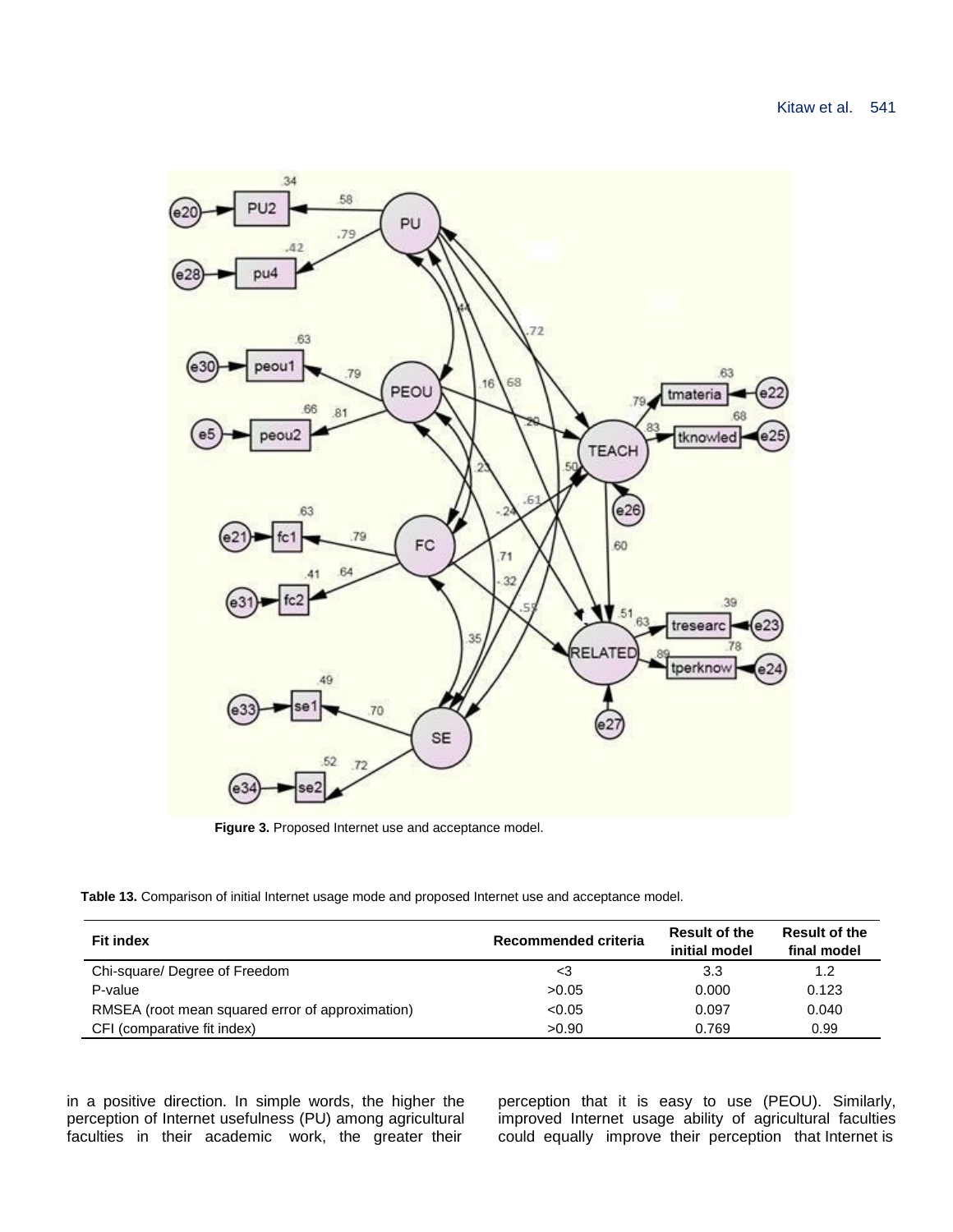| <b>Construct</b> | <b>Estimate</b> |
|------------------|-----------------|
| TEACH            | 0.590           |
| RELATED          | 0.290           |

**Table 14.** Squared multiple correlation of independent constructs.

**Table 15.** Regression weights of internet usage model.

|                | <b>Construct</b> |             | <b>Estimate</b> | S.E.  | C.R.  | P        |
|----------------|------------------|-------------|-----------------|-------|-------|----------|
| <b>TEACH</b>   | <---             | PU          | 0.72            | 0.042 | 3.124 | $0.002*$ |
| <b>RELATED</b> | --->             | PU          | 0.68            | 0.085 | 2.206 | $0.027*$ |
| <b>TEACH</b>   | <---             | <b>PEOU</b> | 0.20            | 0.187 | 1.506 | 0.070    |
| RELATED        | <---             | PEOU        | 0.24            | 0.075 | 0.985 | 0.099    |
| <b>TEACH</b>   | <---             | FC.         | 0.61            | 0.121 | 1.962 | $0.02*$  |
| RELATED        | <---             | FC          | 0.58            | 0.078 | 1.663 | $0.046*$ |
| <b>TEACH</b>   | <---             | <b>SE</b>   | 0.32            | 0.194 | 1.443 | 0.060    |
| <b>RELATED</b> | --->             | <b>SE</b>   | 0.008           | 0.185 | 1.660 | 0.811    |
| <b>RELATED</b> | <---             | TEACH       | 0.60            | 0.105 | 3.6   | $0.02*$  |

\* A p value is statistically significant at the 0.05 level.

|             | Construct |           | S.E.  | C.R.  | P        |
|-------------|-----------|-----------|-------|-------|----------|
| <b>PEOU</b> | <-->      | PU        | 0.068 | 3.236 | $0.049*$ |
| <b>PEOU</b> | <-->      | FC        | 0.079 | 1.899 | 0.058    |
| <b>SE</b>   | <-->      | FC        | 0.107 | 2.362 | 0.084    |
| PU          | <-->      | FC        | 0.053 | 1.498 | 0.072    |
| <b>SE</b>   | <-->      | PU        | 0.089 | 3.259 | 0.051    |
| <b>PEOU</b> | <-->      | <b>SE</b> | 0.106 | 4.865 | 0.21     |

| Table 16. Covariance of the Internet usage model. |  |  |  |  |  |
|---------------------------------------------------|--|--|--|--|--|
|---------------------------------------------------|--|--|--|--|--|

\* A p value is statistically significant at the 0.05 level.

easy to use both for education activities and research related activities.

## **DISCUSSION**

Similar to earlier studies (Lee et al., 2005; Saadé et al., 2007), this study confirmed TAM to be a useful theoretical model in helping to understand and explain the use of the Internet in teaching and research activities. This research led to the conclusion that the model well represented the collected data according to the result of goodness-of-fit test. The results of this study revealed that Perceived Usefulness (PU) had significant positive effect on internet use. This indicates that faculty

members place emphasis on the envisaged benefits (accomplish tasks more quickly, enhance the quality of my work, easier to do my work). Also, the study indicated that facilitating condition had significant effect on faculty member's use of the Internet. These findings are in line with studies that reported several system issues like: suitability of design in screen and system, easiness of course procedure, interoperability of system, easiness of instruction management and appropriateness of multimedia use, flexibility of interaction and test, learner control (Fathema and Sutton, 2013; Kim and Leet, 2008; Weaver et al., 2008).

The result also depicted that not all of the independent constructs in the Internet use and acceptance model significantly explained usage behavior of agricultural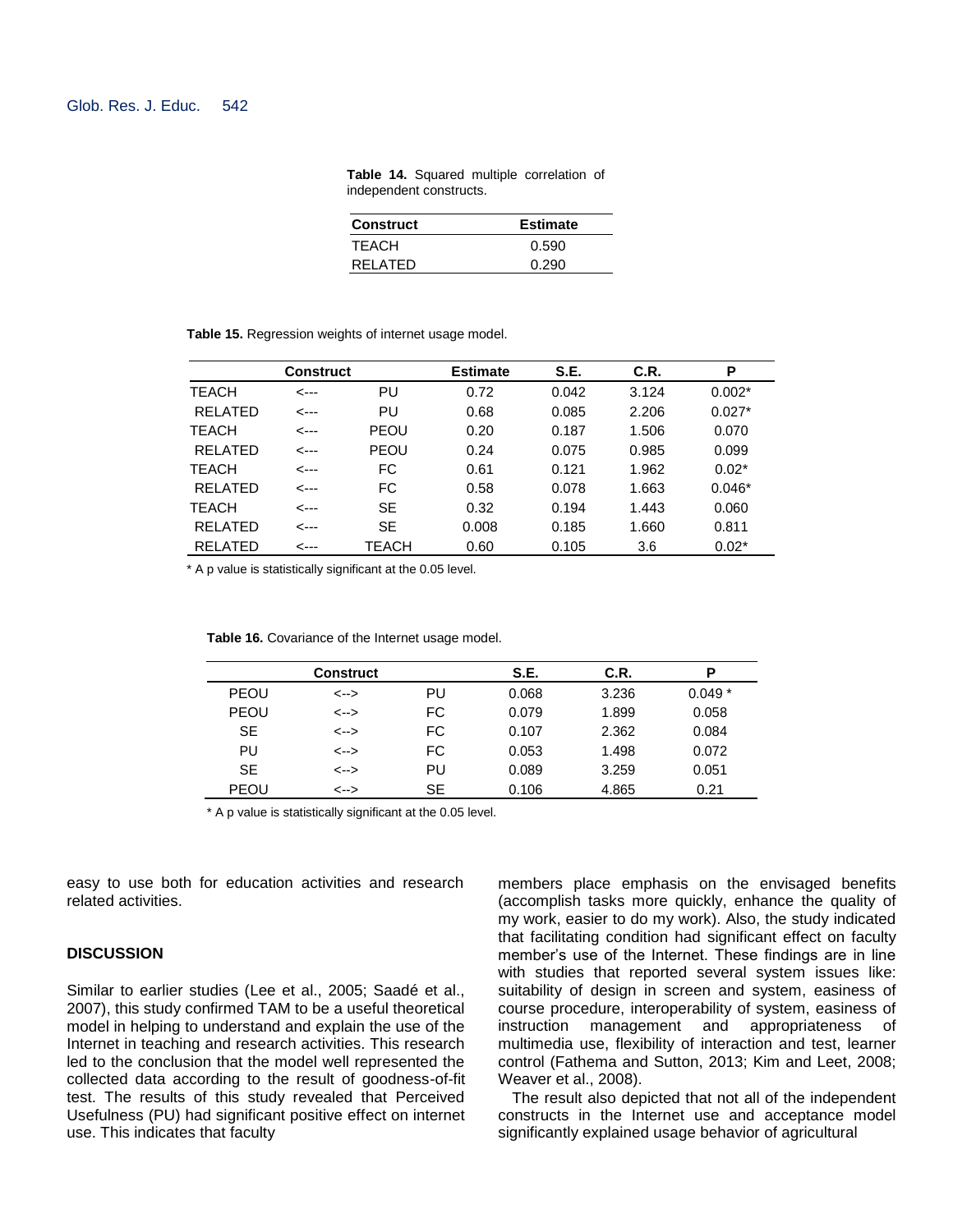faculties. In addition, it was also identified that the independent constructs capabilities in explaining the variance of usage behavior in education and related activities (TEACH) were higher than in research and related tasks (RELATED). The independent constructs (PU, PEOU, FC, and SE) account for 59% of the variance of Internet usage behavior in education (TEACH) and, 29% of the variance of Internet usage behavior in research and related activities. The most important determinants (independent constructs) for usage behavior (TEACH) were PU, FC with their P value being statistically significant at the 0.05 level. The important determinants for usage behavior in research and related activities (RELATED) were also PU and FC with their P value being statistically significant at the 0.05 level. Finally, Internet use and acceptance model that represented agricultural faculties' usage behavior had been generated. However, this model should be further investigated to find out whether the moderators including age, sex, academic rank, and experience affect the influence of PU, PEOU, FC and SE toward Internet usage behavior of faculties.

## **Conflict of Interests**

The author has not declared any conflict of interest.

#### **REFERENCES**

- Altbach PG, Reisberg L, Rumbley LE (2009). Trends in Global Higher Education: Tracking an Academic Revolution, A Report Prepared for the UNESCO 2009 World Conference on Higher Education.
- Aggorowati MA, Iriawan NS, Gautama H (2012). Restructuring and Expanding Technology Acceptance Model Structural Equation Model and Bayesian Approach. JMIS.7(3):12-34.
- Almarashdeh IA, Sahari N, Zin ZM (2010). The Success of Learning Management System Among Distance Learners in Malaysian Universities Based on TAM. J. Theoretical Appl. Infor. Technol. 21(2):23-38.
- Chen L, Macredie R (2010).Web-based interaction: a review of three important human factors. Int. J. Infor. Manage. 3(2):2-3.
- Chen SC, Li SH, Li CY (2011). Recent Related Research in Technology Acceptance Model: A Literature Review. Aust. J. Bus. Manage. Res. 1(9):124-127.
- David,G.,W.Detmarand B.Marie-Claude, 2000.Structural equation modeling and regression: guidelines for research practice. J. Infor. Syst. 4(7):12-16.
- Davis FD, Bagozzi RP, Warshaw PR (1989). User Acceptance of Computer Technology: A Comparison of Two Theoretical Models. J. Manage. Sci. 35(8):982-1003.
- Deng J (2010). Reliability and validity of the sit-to-stand navicular drop test: Do static measures of navicular height relate to the dynamic navicular motion during gait? J. Student Phys. Therapy Res. 2(1).
- Engel KS, Moosbrugger H (2003). Evaluating the Fit of Structural Equation Models: Tests of Significance and Descriptive Goodness-of-Fit Measures*.* Methods Psychol. Res. Online. 8(2):23-74.
- Fathema N (2013). Structural Equation Modeling (SEM) of an extended Technology Acceptance Model(TAM) to report web technology adoption behavior in higher education institutions (Ph.D thesis).
- Farrell G, Shafika I (2007). Survey of ICT and Education in Africa: ICT Report Based on 53 Country Surveys. 2(1):45-54.
- Fetscherin M, Lattemann C (2008). User Acceptance of Virtual Worlds. Report designed by Second Life Research Team An Explorative Study about Second Life. Rollins College, University of Potsdam. 7- 12.
- JarvisCB, SB, Mackenzie, Philip M (2005). Misspecification in Marketing and Consumer Research: Critical Review of Construct Indicators and Measurement Model. J. Consum. Res. 30(2):199-218.
- HU (2006). Haramaya University Facts and Figures Bulletin.
- Judy CL, Lu H (2008). Towards An Understanding of the Behavioral Intention to Use a Web Site*.* Int. J. Infor. Manage. 20(3):197-208.
- Kenny DA (2011). Measuring Model Fit. J. Infor. Syst. Res.1(9).
- Kim SW, Leet MG (2008). Validation of an Evaluation Model for LMSs. J. Comp. Assisted Learn. 24(4):284-294.
- Kin HS (2011). The Importance of Training Evaluation using SEM: The Case of Malaysian Public Hospitals. J. Infor. Syst. 32(2):17-33.
- Kripanont N (2007). Using technology acceptance model of Internet usage by academics Within Thai Business Schools. PhD Thesis, Victoria University.
- Morris ED, Rosenbluth D, Watson F (2004). Statistical methods in Select Sample in Small Population. Canad. J. Stat. 95(1):74-78.
- Planning Office (2012). Haramaya University Planning Office. Unpublished Report.
- Polit DF, Beck CT (2003). In Nursing Research: Principles and Methods. 7th Edition, Philadelphia press. USA. pp. 413-444.
- Ramayah T, Muhamad J, Ismail N (2009)*.* Impact of intrinsic and extrinsic motivation on Internet usage in Malaysia. J. MIS Q. 27(1):25-37.
- Shih HP (2004). Extended Technology Acceptance Model of Internet Utilization Behavior. J. MIS Q. 30 (4):50-70.
- Suki N (2011). Exploring the Relationship Between Perceived Usefulness, Perceived Ease of Use, Perceived Enjoyment, Attitude and Subscribers' Intention Towards Using 3g Mobile Services. J. Infor. Technol. Manage. XXII(1):13-31.
- Šumak B, Heričko M, Pušnik M, Polančič G (2009). Factors Affecting Acceptance and Use of Moodle: An Empirical Study Based on TAM. J. MIS Q. (27):91-100.
- Ullman JB (2006). Structural equation modeling Using Multivariate Statistics. 4th Edition, Bombay, Inida. 653-771.
- Venkatesh V, Morris MG, Gordon B, Davis FD (2003). User Acceptance of Information Technology: Toward a Unified View. MIS Q. 27(3):425- 478.
- Moges B (2014). The Role of Information and Communication Technology (ICT) in Enhancing the Quality Education of Ethiopian Universities: A Review of Literature J. Educ. Res. Behav. Sci. 3(8):246-258.
- Yih MB, Syakira W, Hissan M, Ch'ng PE (2011). Developing a Mobile Curriculum Vitae Using Weblog: A Cross-disciplinary Survey on University Students' Perception Based on Technology Acceptance Model.
- Wangpipatwong S, Chutimaskul W, Papasratorn B (2008). Understanding Citizen's Continuance Intention to Use e-Government Website: a Composite View of Technology Acceptance Model and Computer Self-Efficacy.
- Weaver D, Spratt C, Nair C (2008). Academic and student use of a LMS: Implications for quality. Australasian J. Educ. Technol. 24(1):30-41.